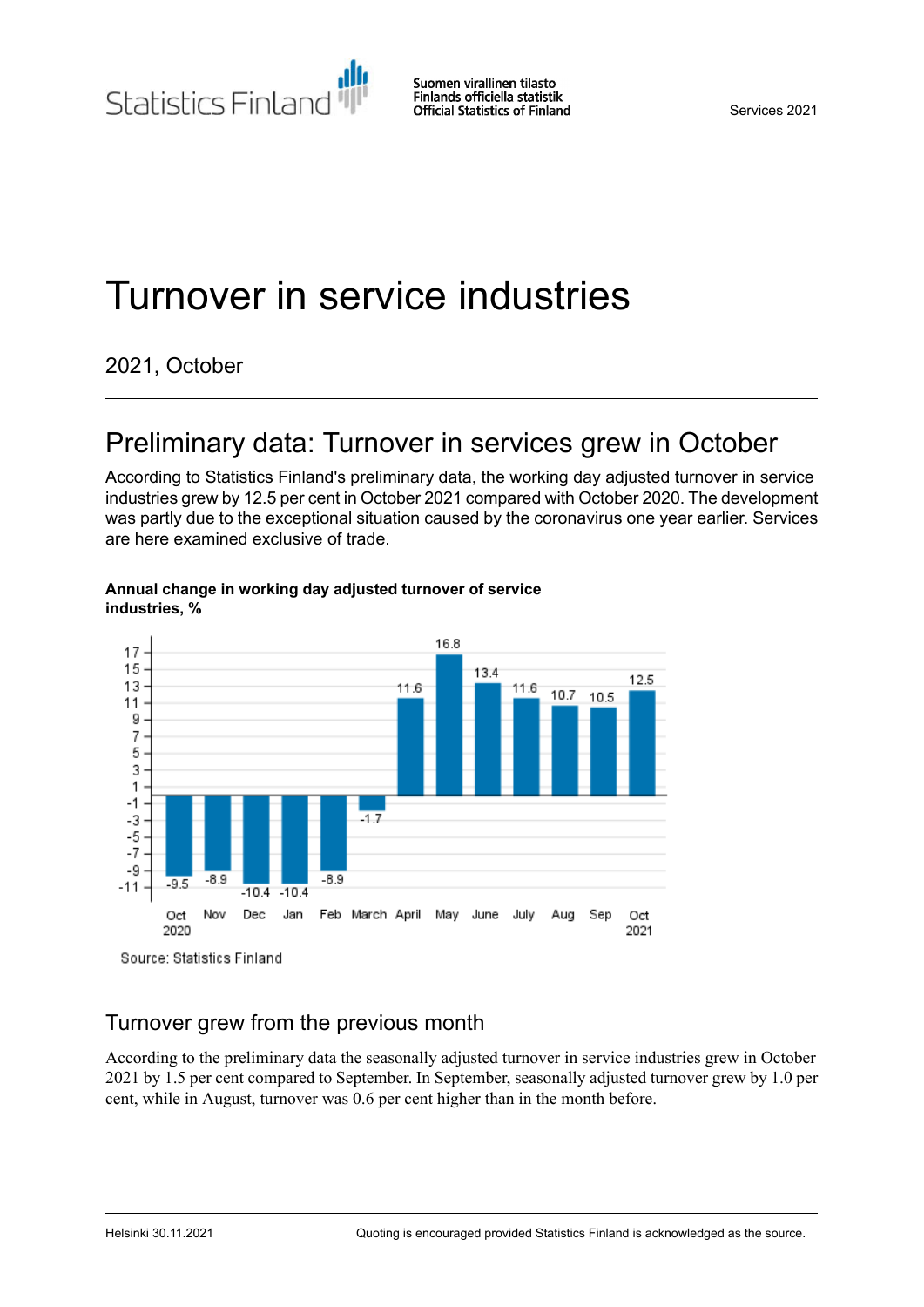

#### **Change in seasonally adjusted turnover from the previous month of service industries, %**

The data for the latest month are preliminary and are released at a delay of around four weeks. The data may become significantly revised in coming months.

The factors caused by the variation in the number of weekdays are taken into account in adjustment for working days. This meanstaking into consideration the lengths of months, different weekdays and holidays. In addition, seasonal variation is eliminated from seasonally adjusted series, on account of which it makes sense to compare observations of two successive months as well.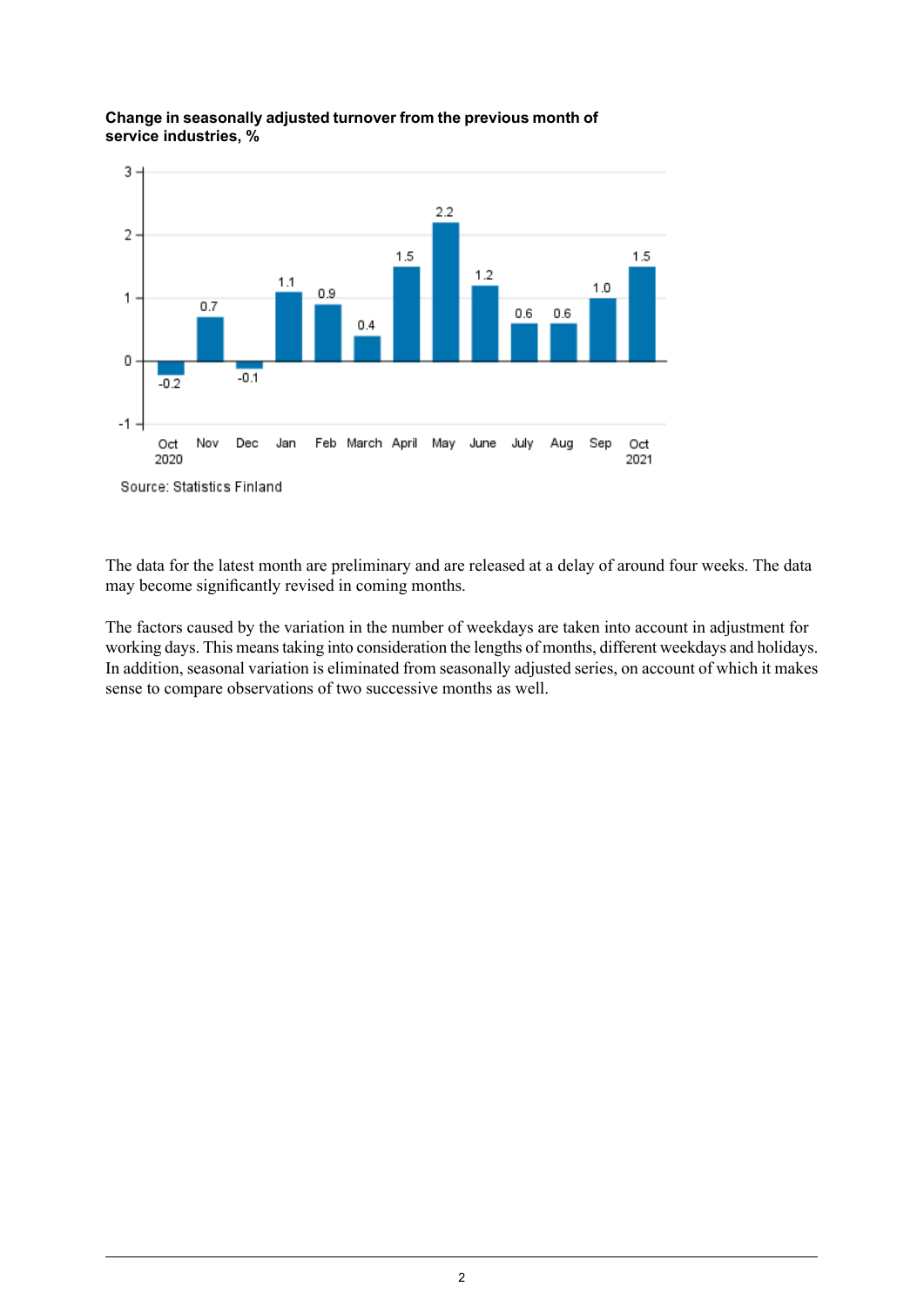### **Contents**

| <b>Tables</b>           |  |
|-------------------------|--|
| <b>Appendix tables</b>  |  |
|                         |  |
|                         |  |
| <b>Figures</b>          |  |
| <b>Appendix figures</b> |  |
|                         |  |
|                         |  |
|                         |  |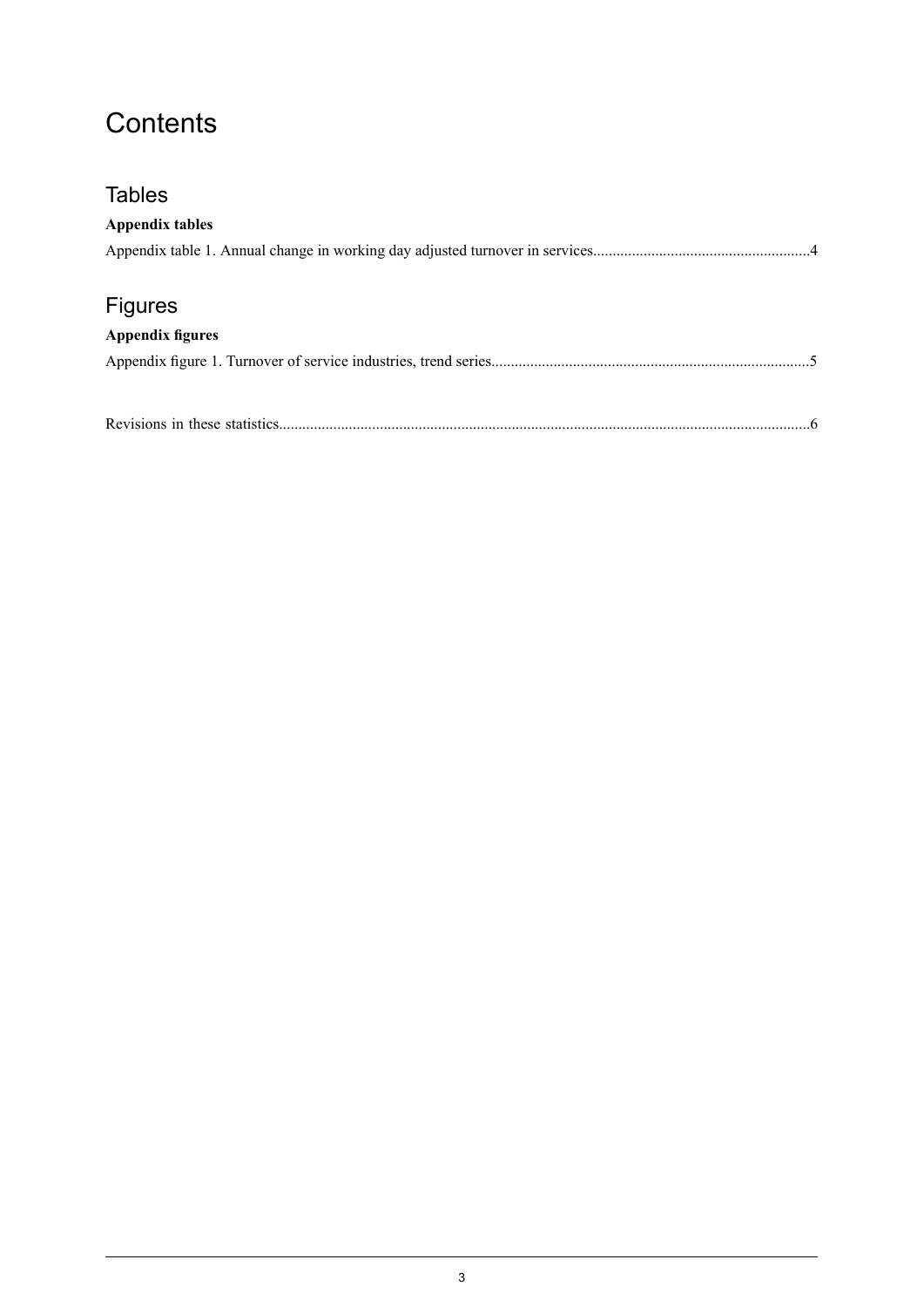### Appendix tables

#### <span id="page-3-0"></span>**Appendix table 1. Annual change in working day adjusted turnover in services**

| Year-on-year change by three-month period, $\%$ <sup>1)</sup> |        |      |      | Cumulative year-on-year<br>change, $\%$ <sup>1)</sup> | Year-on-year change in the latest<br>month, $\%$ <sup>1)</sup> |  |  |
|---------------------------------------------------------------|--------|------|------|-------------------------------------------------------|----------------------------------------------------------------|--|--|
| 11/2020-01/2021 02-04/2021 05-07/2021 08-10/2021 01-10/2021   |        |      |      |                                                       | 10/2021                                                        |  |  |
| $-9.9$                                                        | $-0.1$ | 13.9 | 11.3 | 6.3                                                   | 12.5                                                           |  |  |

1) Year-on-year change compares the value for an examined time period to the value for the corresponding time period twelve months back.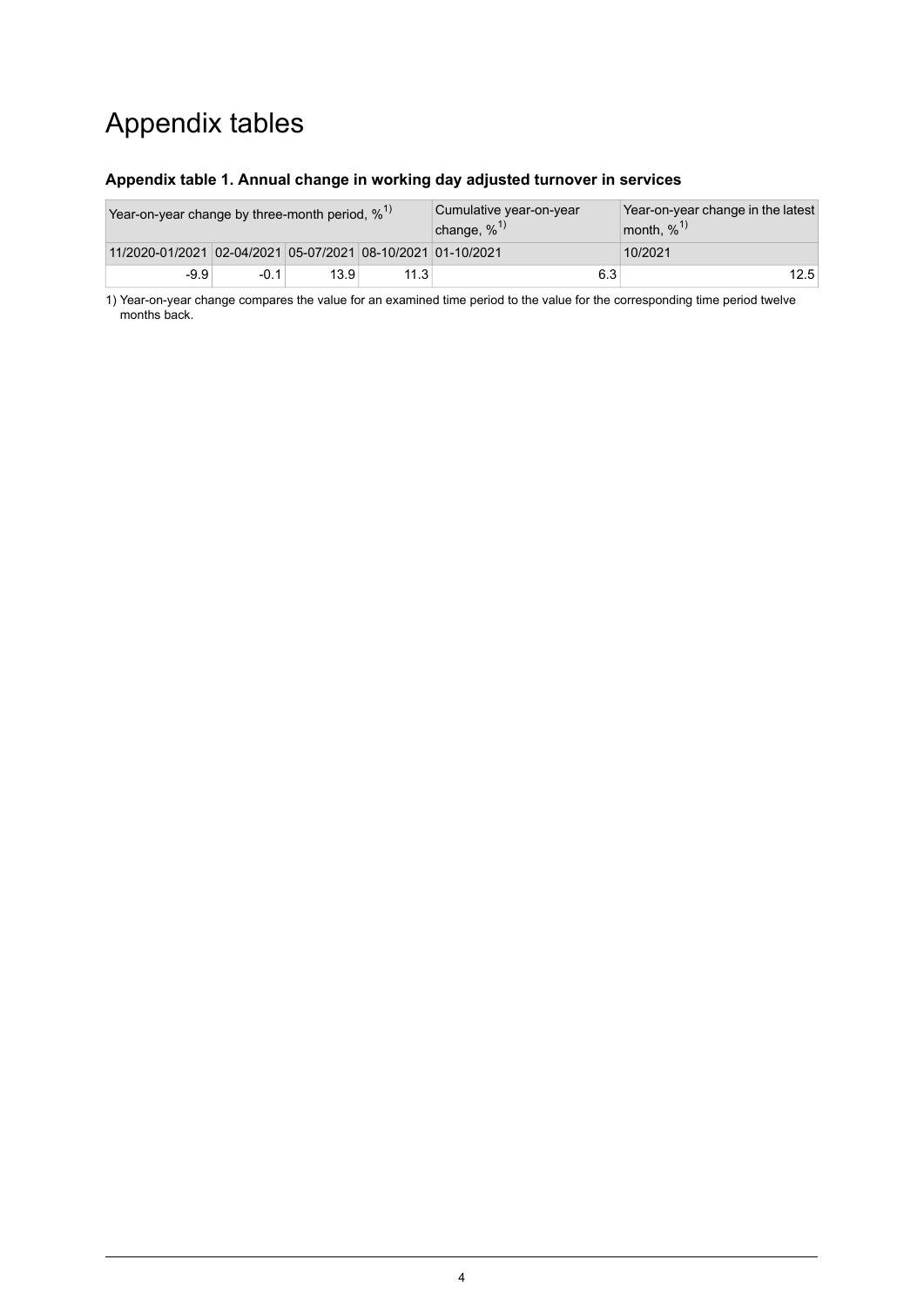## Appendix figures



#### <span id="page-4-0"></span>**Appendix figure 1. Turnover of service industries, trend series**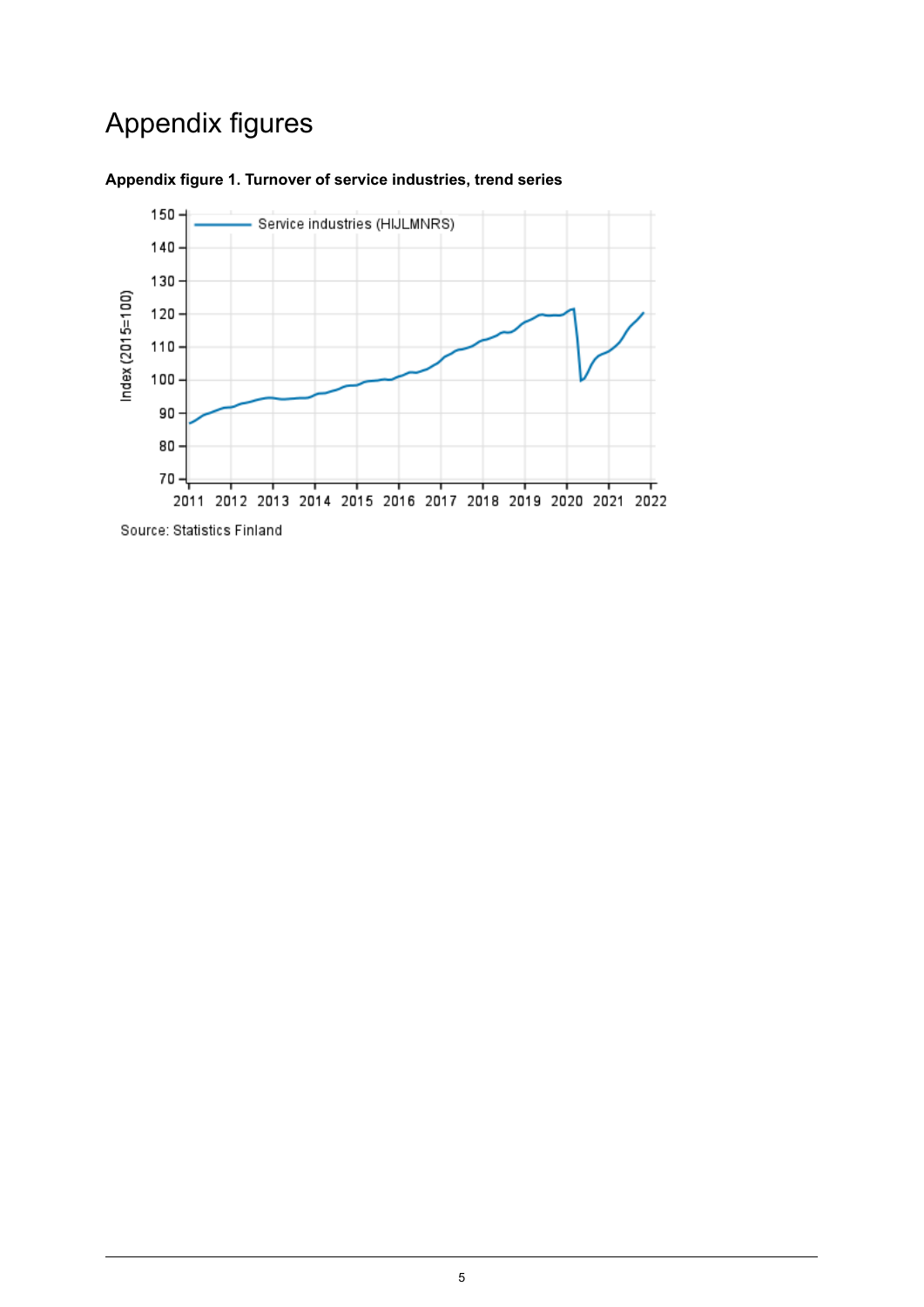### <span id="page-5-0"></span>Revisions in these statistics

The data of the statistics have become revised according to the table below. For more information about data revisions, see Section 3 of the quality description (only in Finnish).

|  |  | Revision to annual changes in working day adjusted turnover in services $^{\prime\prime}$ |  |
|--|--|-------------------------------------------------------------------------------------------|--|
|  |  |                                                                                           |  |

| Time of publishing                                          |                                                         | 2021   |     |           |                             |     |  |
|-------------------------------------------------------------|---------------------------------------------------------|--------|-----|-----------|-----------------------------|-----|--|
|                                                             |                                                         |        | 05  | 06        | 07                          | 08  |  |
| HIJLMNRS Other service activities total Preliminary data, % |                                                         |        |     |           | $12.2$   15.8   12.4   11.3 | 8.9 |  |
|                                                             | 1st release, %                                          |        |     |           | $12.2$   17.0   14.3   12.5 | 9.7 |  |
|                                                             | Latest release (2021-11-30), % 11.7 16.8 13.4 11.6 10.7 |        |     |           |                             |     |  |
|                                                             | Revision, percentage point                              | $-0.5$ | 1.0 | $1.0^{+}$ | 0.3                         | 1.8 |  |

1) The revision describes the difference of annual change percentages between the preliminary data and the latest release.